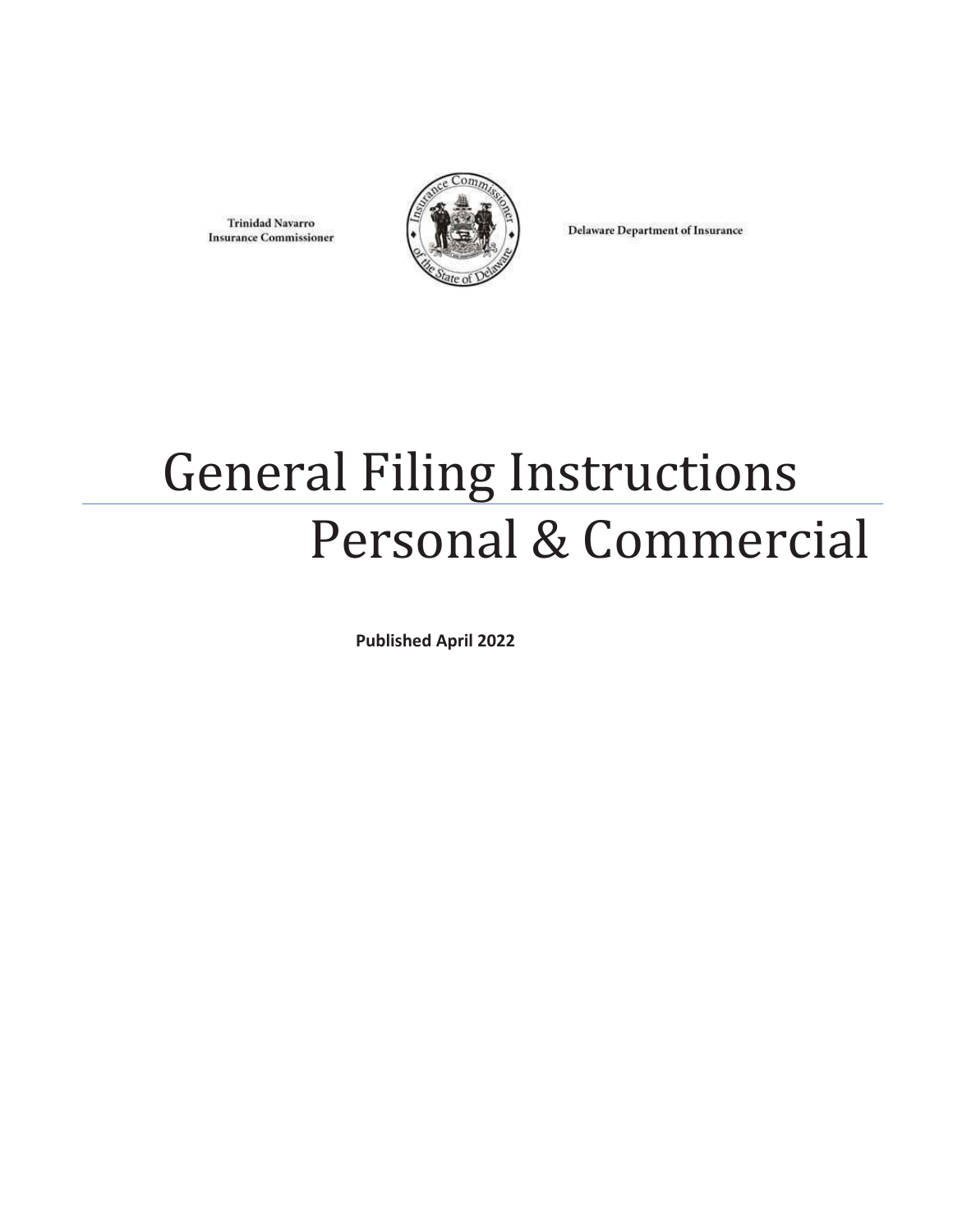## **State of Delaware Insurance Department General FilingInstructions**

### **The following section addresses general filing instructions for all Personal and Commercial rate and form filings.**

**1. Filing Authority/Scope ofAuthority:** Forms are filed in accordance with Title 18, Del. C., Chapter 2712. See Department website for filing documents: https://insurance.delaware.gov/ratesforms/

#### **2. Filing Basis:**

Delaware is a file and use state with the authority to disapprove. If you elect to DEEM a filing per Title 18, Del. C., Chapter 2712(b)**, please send an email to [rate@delaware.gov](mailto:rate@delaware.gov) for questions and comments.**

#### **3. Status in Domicile:**

Approval from state of domicile is not required, but status may be requested.

#### **4. Fee information:**

a. Filing fees are **\$150** per *form*, per company, per line of insurance. *Rates* are **\$100** per filing, per line of insurance. *Rules* submissions are **\$150** per filing, per company, per line of insurance.

\*\**No insurer shall be required to pay more than \$2,000 per form filing pursuant to House Bill 242 effective July 17, 2019. For form filings made on a group-wide basis, the \$2,000 cap is applicable to each insurer*.

- b. Filings outsourced for actuarial review per Title 18 Del. C. Chapter 7 §714 will incur additional cost.
- c. Informational filings without policy forms are accepted without a fee.
- d. Previously filed policy forms that are modified are considered as "amended"filings and will require a fee.
- e. Objection Letters not responded to within 30 days will be closed and fees will not be refunded.
- f. Inadequate filing fees not corrected within 21 days will be closed and fees will not be refunded.

#### **5. Required Filing Documents andInformation:**

a. P+C State Specific Forms arerequired.